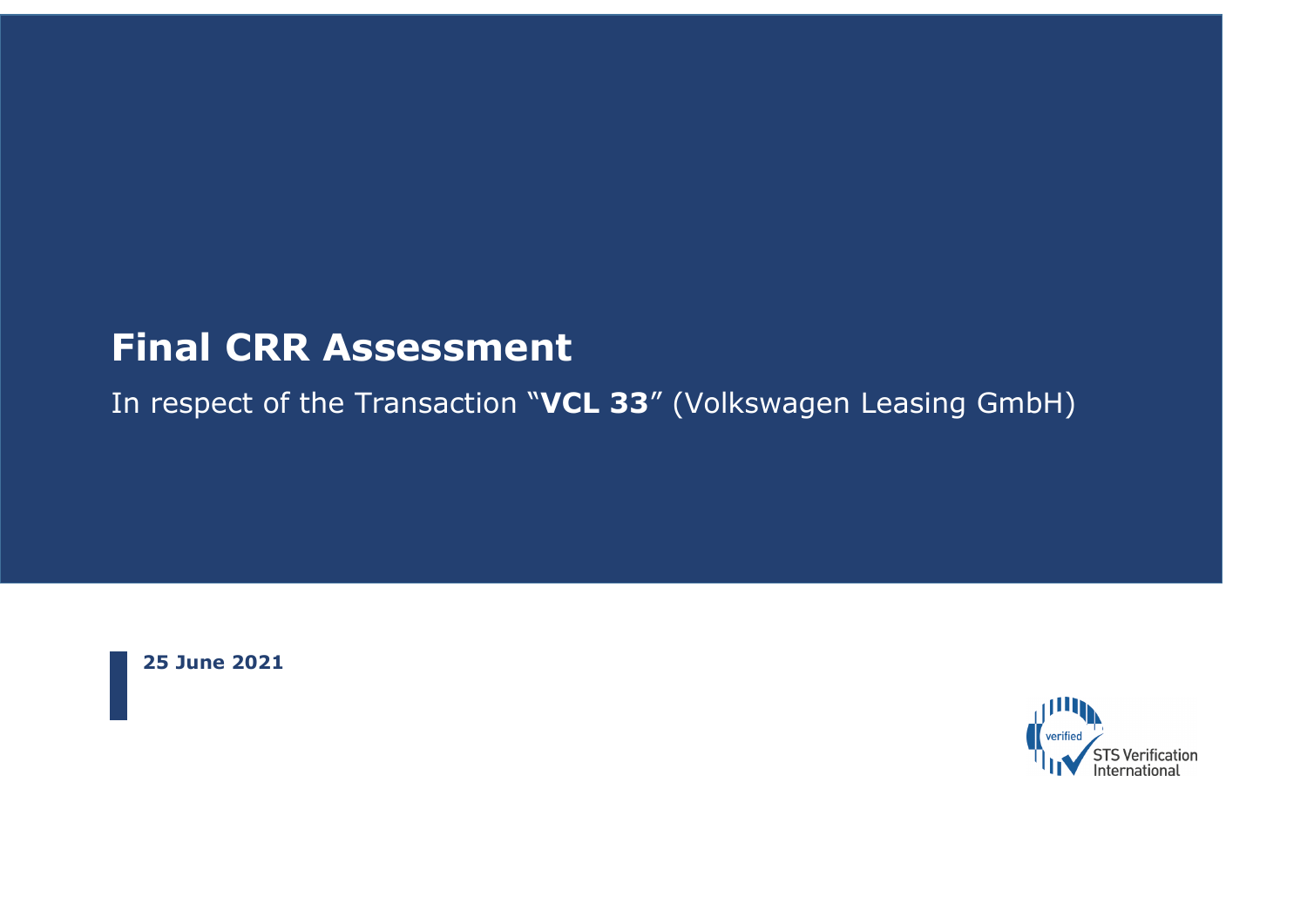

## **Authorization of SVI as third party**

STS Verification International GmbH ("SVI") has been authorized by the German Federal Financial Supervisory Authority (Bundesanstalt für Finanzdienstleistungsaufsicht, "BaFin"), as the competent authority pursuant to Article 29 of the Securitisation Regulation, to act in all EU countries as third party pursuant to Article 28 of the Securitisation Regulation to verify compliance with the STS Criteria pursuant to Articles 18-26 of the Securitisation Regulation ("STS Verification"). Moreover, SVI performs additional services including the verification of compliance of securitisations with (i) Article 243 of the Capital Requirements Regulation (Regulation (EU) 2017/2401 dated 12 December 2017, amending Regulation (EU) No 575/2013 on prudential requirements for credit institutions and investment firms) ("CRR Assessment"), (ii) Article 270 (senior positions in synthetic SME securitisations) of the CRR ("Article 270 Assessment"), (iii) Article 13 of the Delegated Regulation (EU) 2018/1620 on liquidity coverage requirement for credit institutions dated 13 July 2018, amending Delegated Regulation (EU) 2015/61 to supplement Regulation (EU) No 575/2013 of the European Parliament and the Council with regard to liquidity coverage requirements for Credit Institutions ("LCR") ("LCR Assessment"), and (iv) the STS Criteria, in respect of existing securitisations and potential deficiencies regarding compliance with the STS Criteria ("Gap-Analysis"). These additional services are carried out after notification to and agreement with BaFin.

#### **Mandating of SVI and verification steps**

On 8 March 2021, SVI has been mandated by the Originator (Volkswagen Leasing GmbH) to verify compliance with Article 243 (2) of the CRR for the securitisation transaction "VCL 33" (the "Transaction").

As part of our verification work, we took part in a virtual due diligence which was organised by representatives of Volkswagen Leasing GmbH ("VWL") and Volkswagen Financial Services AG ("VWFS"). In addition, we have discussed selected aspects of the Transaction with VWL, VWFS and legal counsel and obtained additional information on the transaction structure, the underwriting and servicing procedures of VWL and the underlying transaction documentation.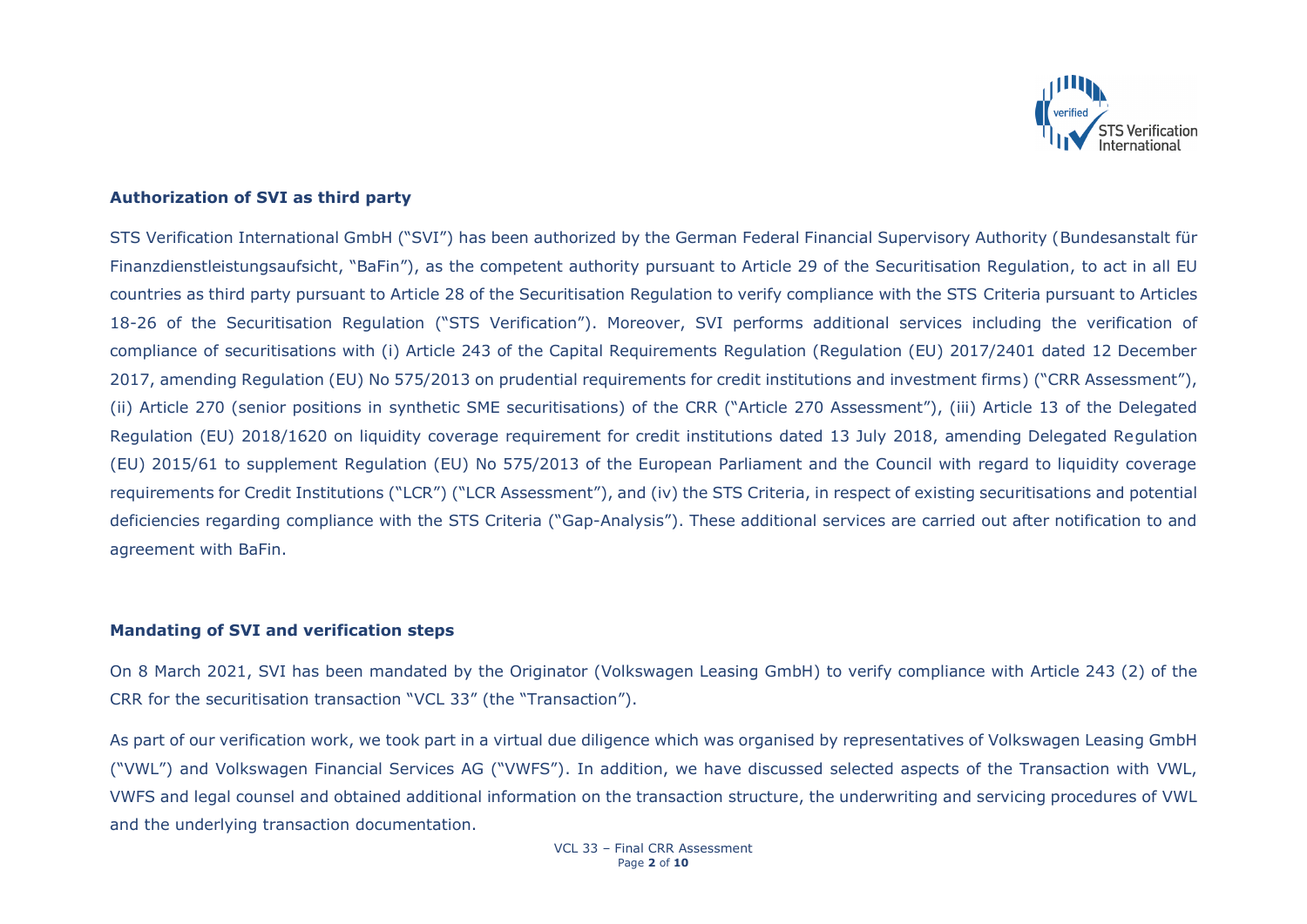

For the purposes of this Final CRR Assessment, we have reviewed the following documents and other information related to the Transaction:

- Prospectus
- Receivables Purchase Agreement
- Additional information received by e-mail, such as confirmations, comments, etc.

## **Verification Methodology**

The fulfilment of each verification point in this Final CRR Assessment provided to the Originator is evaluated based on the three fulfilment values (traffic light status):

| Criterion is fully met                                                         |  |
|--------------------------------------------------------------------------------|--|
| Criterion is mostly met, but with comments or requests for missing information |  |
| Criterion not (yet) met based on available information                         |  |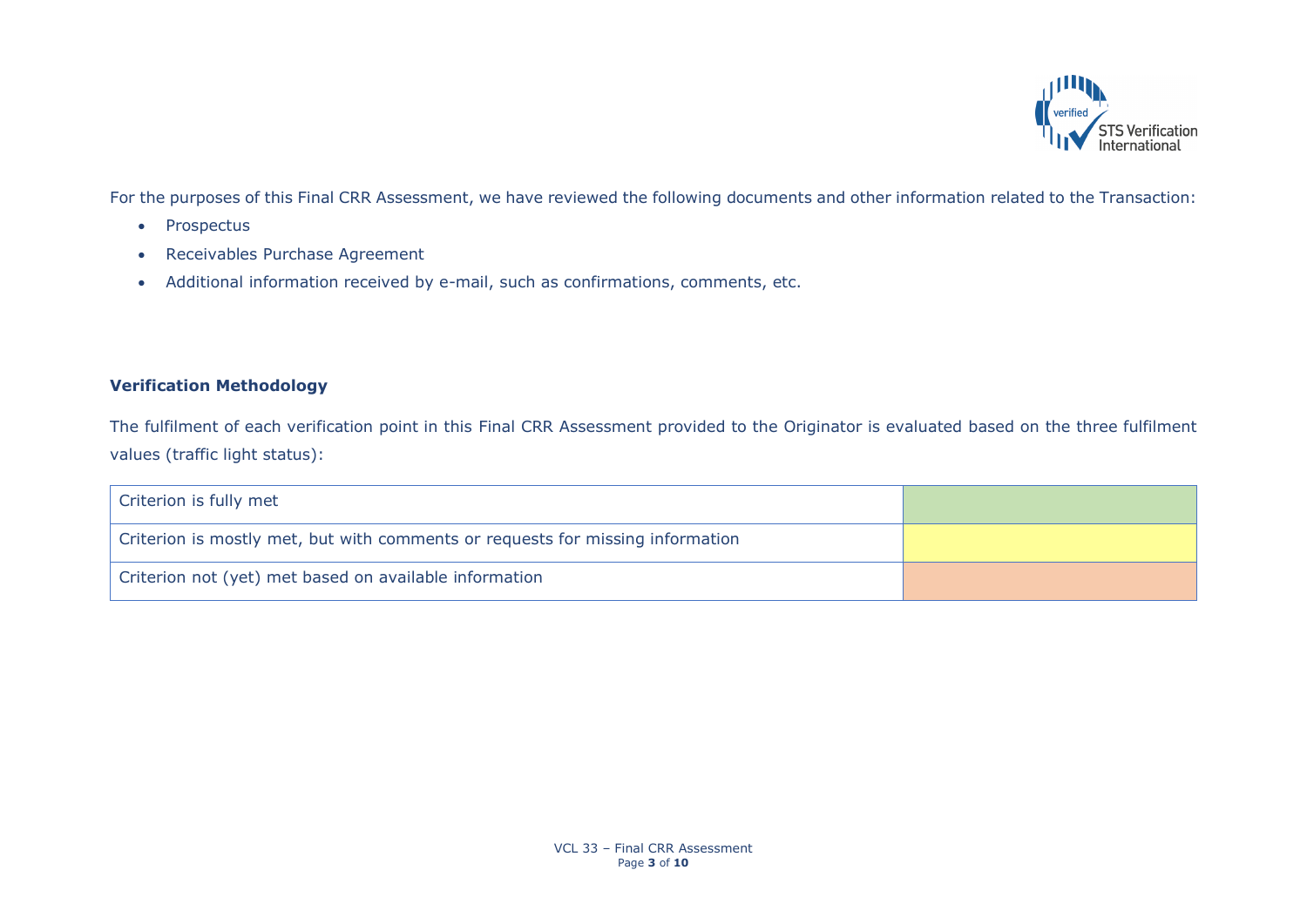

## **Disclaimer of SVI**

SVI grants a registered verification label "verified – STS VERIFICATION INTERNATIONAL" if a securitisation complies with the requirements for simple, transparent and standardised securitisation as set out in Articles 19 to 22 of the Securitisation Regulation ("STS Requirements"). The same registered verification label is used by SVI in the context of a CRR Assessment, Article 270 Assessment, LCR Assessment and Gap-Analysis. The aim of the Securitisation Regulation is to restart high-quality securitisation markets, and the intention of implementing a framework for simple, transparent and standardised transactions with corresponding STS criteria shall contribute to this. However, it should be noted that the STS verification performed by SVI does not affect the liability of an originator or special purpose vehicle in respect of their legal obligations under the Securitisation Regulation. Furthermore, the use of verification services from SVI shall not affect the obligations imposed on institutional investors as set out in Article 5 of the Securitisation Regulation or set out in the CRR, LCR and other relevant regulations, respectively. Notwithstanding confirmation by SVI, which verifies compliance of a securitisation with the STS Requirements, such verification by SVI does not ensure the compliance of a securitisation with the general requirements of the Securitisation Regulation.

SVI has carried out no other investigations or surveys in respect of the issuer or the notes concerned other than as set out in this CRR Assessment and disclaims any responsibility for monitoring the Issuer's continuing compliance with these requirements or any other aspect of the issuer's activities or operations. In particular, SVI has relied on statements made in the offering circular or other legal documentation of the Transaction and based its analysis on information provided directly or indirectly by the Originator or Sponsor of the Transaction. Investors should therefore not evaluate their investment in securitisation positions based on this CRR Assessment.

SVI has not provided any form of advisory, audit or equivalent service to the Originator, Issuer or Sponsor.

SVI assumes due performance of the contractual obligation thereunder by each of the parties and the representations made and warranties given in each case by any persons to SVI or in any of the documents are true, not misleading and complete.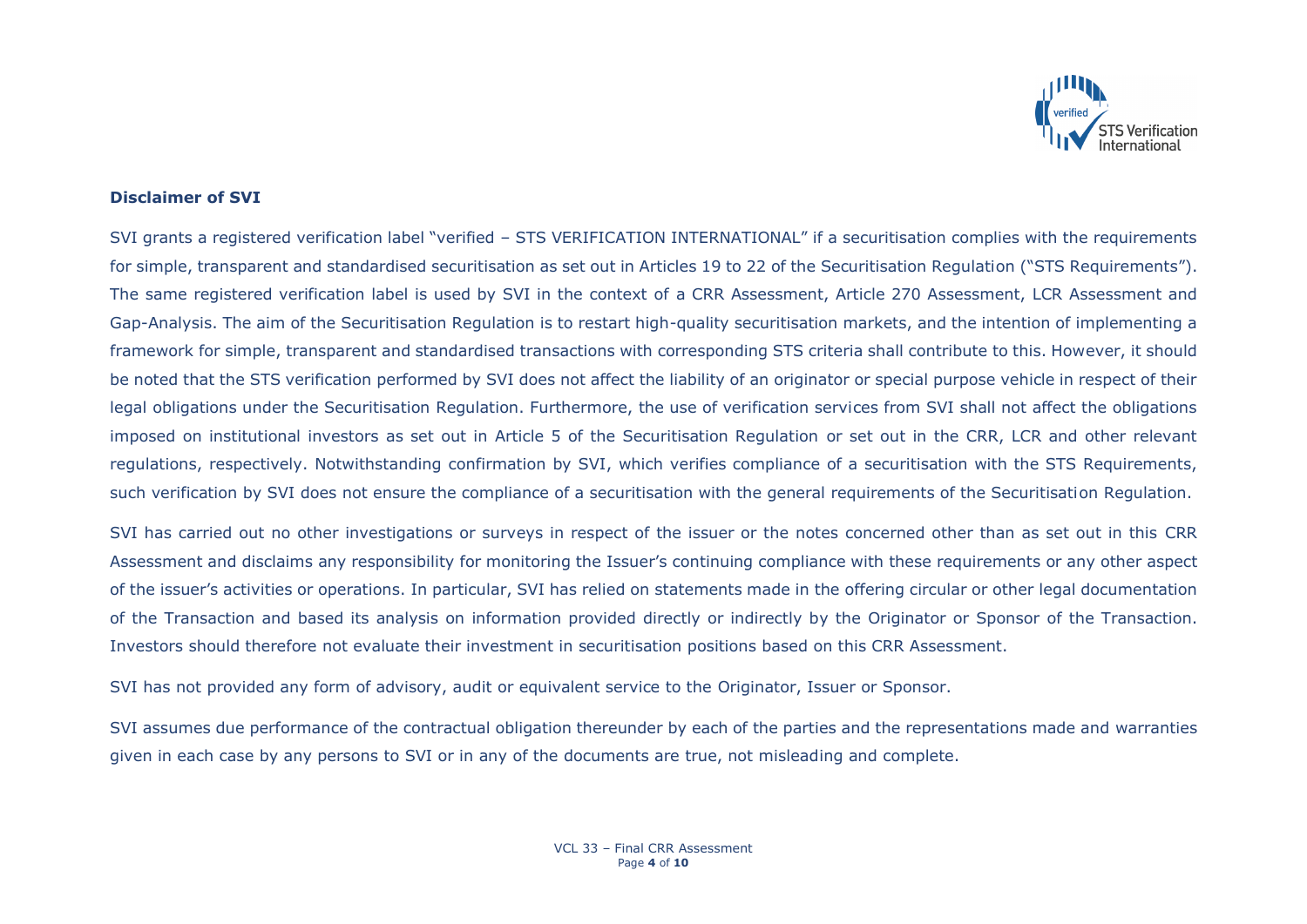

## **LIST OF ABBREVIATIONS/DEFINITIONS**

Note: For any other term used in this Final CRR Assessment in capital spelling, please refer to the defined terms in the section "MASTER DEFINITIONS SCHEDULE" in the Final Prospectus.

| <b>BaFin</b>                     | Bundesanstalt für Finanzdienstleistungsaufsicht (German Federal Financial Supervisory Authority)                                                                                                                                                                                                                                                                                                                                  |
|----------------------------------|-----------------------------------------------------------------------------------------------------------------------------------------------------------------------------------------------------------------------------------------------------------------------------------------------------------------------------------------------------------------------------------------------------------------------------------|
| <b>CMBS</b>                      | <b>Commercial Mortgage-Backed Securitisation</b>                                                                                                                                                                                                                                                                                                                                                                                  |
| <b>CRR</b>                       | Regulation (EU) 2017/2401 dated 12 December 2017, amending Regulation (EU) No 575/2013 on prudential requirements for<br>credit institutions and investment firms                                                                                                                                                                                                                                                                 |
| <b>EBA</b>                       | European Banking Authority                                                                                                                                                                                                                                                                                                                                                                                                        |
| <b>EBA Guidelines</b>            | Final Report on Guidelines on the STS criteria for non-ABCP securitisation, as published by EBA on 12 December 2018                                                                                                                                                                                                                                                                                                               |
| <b>ESMA</b>                      | <b>European Securities Markets Authority</b>                                                                                                                                                                                                                                                                                                                                                                                      |
| <b>Final Prospectus</b>          | Prospectus dated 21 June 2021                                                                                                                                                                                                                                                                                                                                                                                                     |
| <b>Final Verification Report</b> | Final Verification Report prepared by SVI in respect of the Transaction                                                                                                                                                                                                                                                                                                                                                           |
| <b>Issuer</b>                    | <b>VCL 33</b>                                                                                                                                                                                                                                                                                                                                                                                                                     |
| <b>LCR</b>                       | <b>Liquidity Coverage Requirements</b>                                                                                                                                                                                                                                                                                                                                                                                            |
| Originator                       | <b>Volkswagen Leasing GmbH</b>                                                                                                                                                                                                                                                                                                                                                                                                    |
| <b>RMBS</b>                      | Residential Mortgage-Backed Securitisation                                                                                                                                                                                                                                                                                                                                                                                        |
| Securitisation Regulation        | Regulation (EU) 2017/2402 of the European Parliament and of the Council of 12 December 2017 laying down a general<br>framework for securitisation and creating a specific framework for simple, transparent and standardised securitisation, and<br>amending Directives 2009/65/EC, 2009/138/EC and 2011/61/EU and Regulations (EC) No 1060/2009 and (EU) No 648/2012,<br>as amended by Regulation (EU) 2021/557 of 31 March 2021 |
| Seller                           | Volkswagen Leasing GmbH                                                                                                                                                                                                                                                                                                                                                                                                           |
| Servicer                         | Volkswagen Leasing GmbH                                                                                                                                                                                                                                                                                                                                                                                                           |
| <b>SPV</b>                       | Special Purpose Vehicle or Issuer                                                                                                                                                                                                                                                                                                                                                                                                 |
| <b>Standardised Approach</b>     | The regulatory capital requirements according to Part 3, Title II, Chapter 2 of the CRR                                                                                                                                                                                                                                                                                                                                           |
| <b>STS Criteria</b>              | Articles 18-26 of the Securitisation Regulation, setting out criteria for simple, transparent and standardised securitisations                                                                                                                                                                                                                                                                                                    |
| <b>Transaction</b>               | The securitisation of auto lease receivables involving VCL 33 as Issuer                                                                                                                                                                                                                                                                                                                                                           |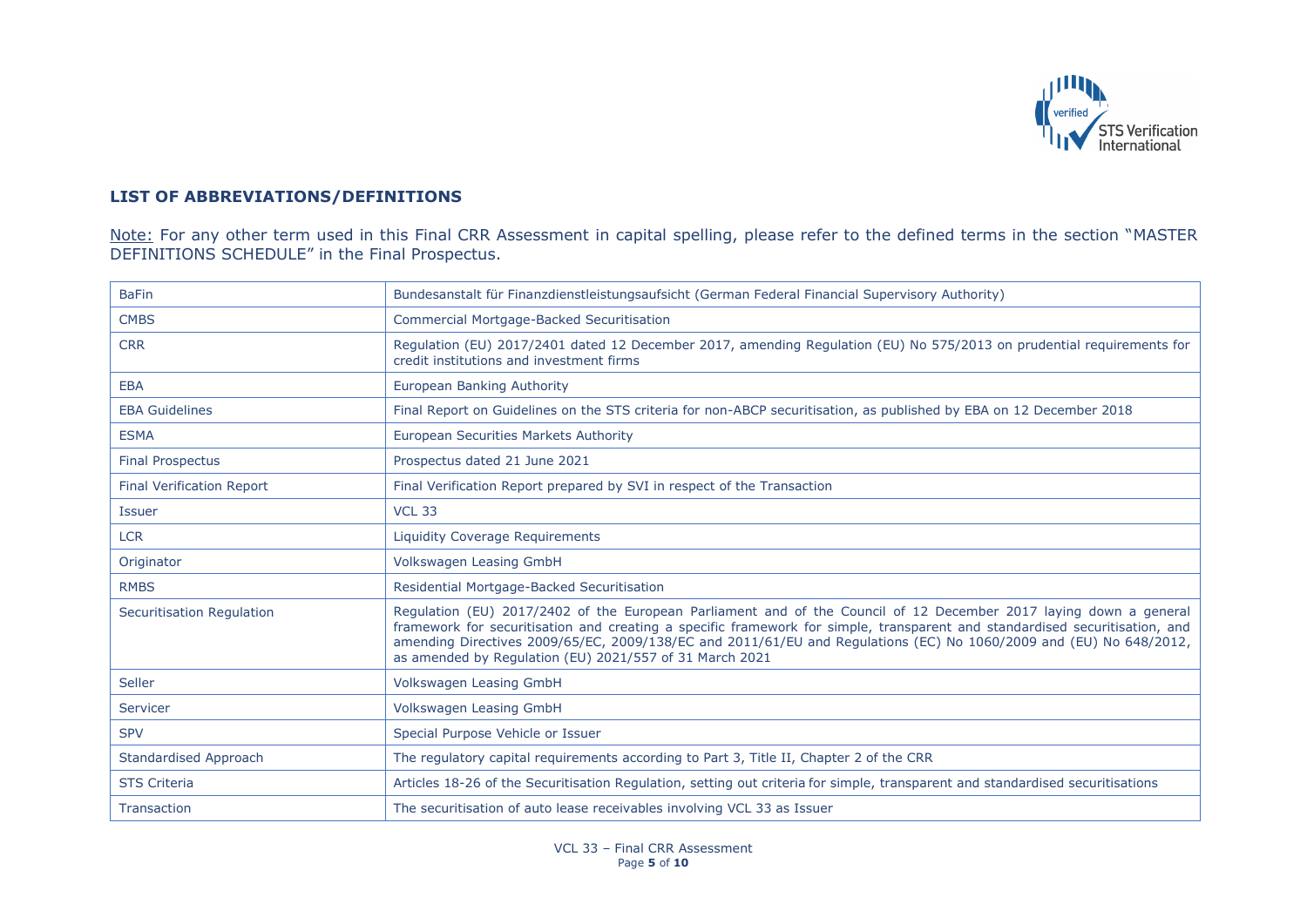

| $\mid$ VCL 33 | VCL Multi-Compartment S.A., acting for and behalf of its Compartment VCL 33 |
|---------------|-----------------------------------------------------------------------------|
| i VWFS        | Volkswagen Financial Services AG                                            |
| <b>VWL</b>    | Volkswagen Leasing GmbH                                                     |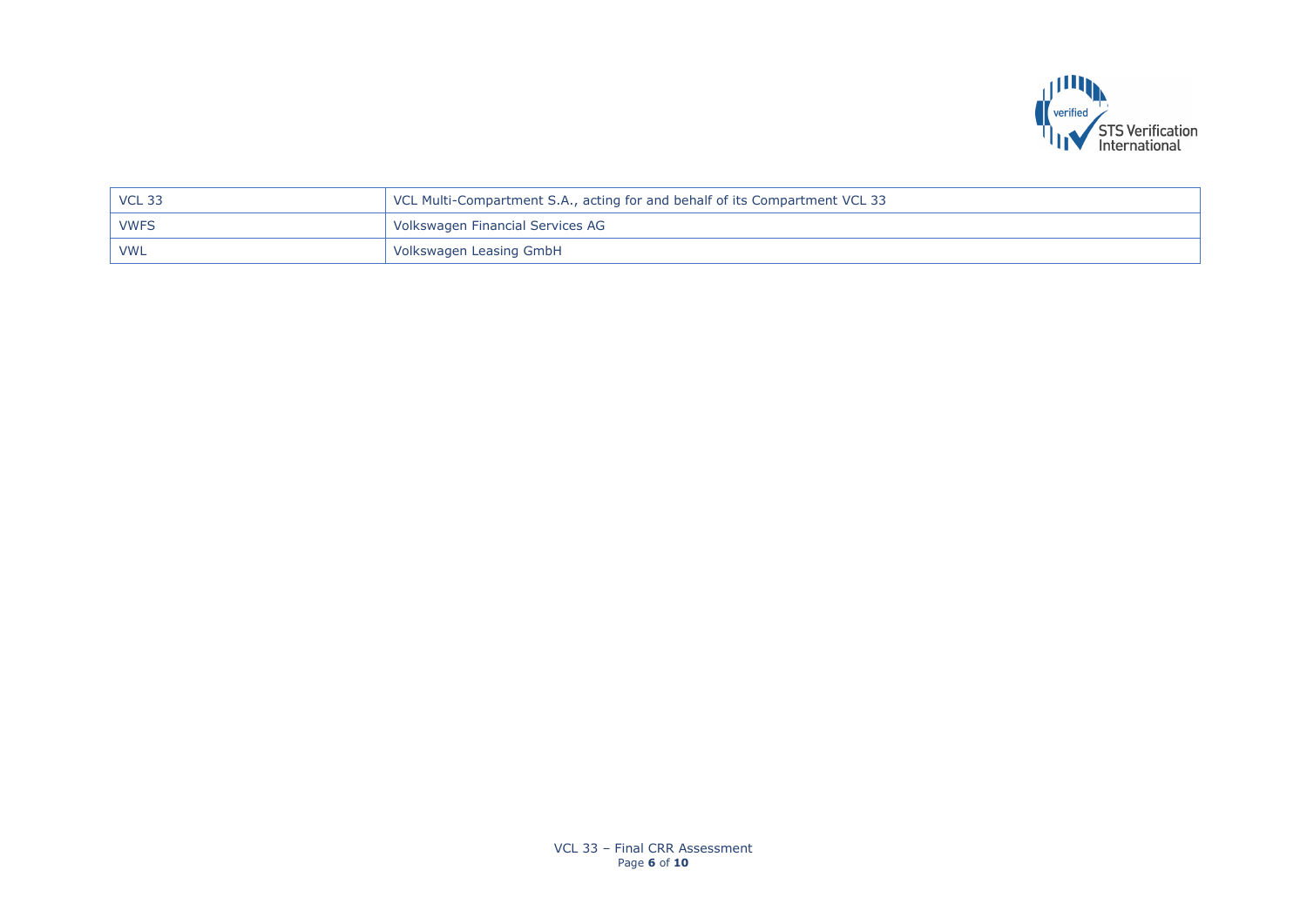

| # | <b>Criterion Article 243 (2)</b>                                              | <b>CRR Assessment</b>                                                                                                                                                                                                                                                                                                                                                                                                                                                                                       |
|---|-------------------------------------------------------------------------------|-------------------------------------------------------------------------------------------------------------------------------------------------------------------------------------------------------------------------------------------------------------------------------------------------------------------------------------------------------------------------------------------------------------------------------------------------------------------------------------------------------------|
|   | Qualification of the securitisation<br>position as STS securitisation         | Verification Method: Legal (Prospectus) / Regulatory (STS Notification, STS Verification Report)                                                                                                                                                                                                                                                                                                                                                                                                            |
|   |                                                                               | The Transaction and therefore also the Securitisation Position will be notified according to Article 27 (1) of the Securitisation<br>Regulation by the Originator to ESMA as meeting the requirements of Articles 20 - 22 of the Securitisation Regulation in respect<br>of non-ABCP securitisations, see section "ARTICLE 7 AND ARTICLE 22 OF THE SECURITISATION REGULATION" in the Final<br>Prospectus. Please also refer to the Final Verification Report prepared by SVI in respect of the Transaction. |
|   |                                                                               |                                                                                                                                                                                                                                                                                                                                                                                                                                                                                                             |
| # | Criterion Article 243 (2) (a)                                                 | <b>CRR Assessment</b>                                                                                                                                                                                                                                                                                                                                                                                                                                                                                       |
|   | <b>Granularity</b> of the securitised<br>portfolio in terms of single obligor | Verification Method: Legal (Prospectus, Receivables Purchase Agreement)                                                                                                                                                                                                                                                                                                                                                                                                                                     |
|   |                                                                               | At the time of inclusion in the securitisation, the total amount of Purchased Lease Receivables assigned hereunder resulting from                                                                                                                                                                                                                                                                                                                                                                           |

clients)

concentrations (measured on the basis of a group of connected At the time of inclusion in the securitisation, the total amount of Purchased Lease Receivables assigned hereunder resulting from Lease Contracts with one and the same Lessee will not exceed 0.5% of the Aggregate Discounted Receivables Balance in respect of any single Lessee as at the Cut-Off Date, please refer to section "4. WARRANTIES BY VWL WITH RESPECT TO THE PURCHASED LEASE RECEIVABLES", clause 4.1 item (m) of the RPA. Furthermore, VWFS confirmed that there is no group of connected clients with an Aggregate Discounted Receivables Balance

> which exceeds 0.5% The underlying exposures represent solely the finance portion (itself comprising a claim against the Lessees in respect of Principal and Interest, see definition of Lease Receivable under Clause "MASTER DEFINITIONS SCHEDULE" of the Final Prospectus) paid by

the Lessee during the term of the Lease Contract whereas the residual value portion does not form part of the underlying exposures.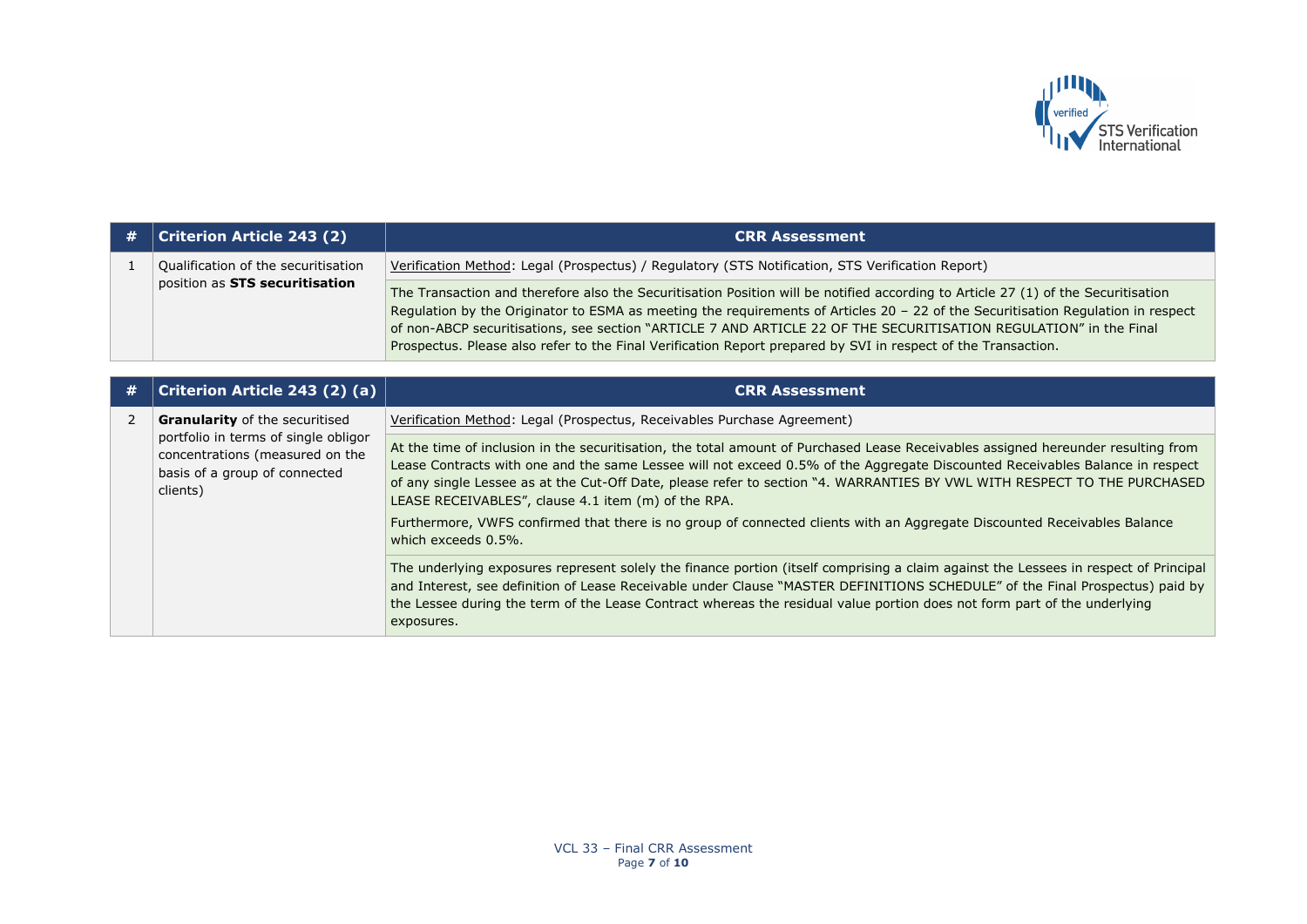

| # | Criterion Article 243 (2) (b)                          | <b>CRR Assessment</b>                                                                                                                                                                                                                                                                                                                                                                                                                                                                                                                                                                                                                                                                                                                                                                                                                                                                                                 |
|---|--------------------------------------------------------|-----------------------------------------------------------------------------------------------------------------------------------------------------------------------------------------------------------------------------------------------------------------------------------------------------------------------------------------------------------------------------------------------------------------------------------------------------------------------------------------------------------------------------------------------------------------------------------------------------------------------------------------------------------------------------------------------------------------------------------------------------------------------------------------------------------------------------------------------------------------------------------------------------------------------|
| 3 | Maximum risk weight under<br>the Standardised Approach | Verification Method: Legal (Prospectus, Receivables Purchase Agreement), Due Diligence (explicit confirmation by Originator)                                                                                                                                                                                                                                                                                                                                                                                                                                                                                                                                                                                                                                                                                                                                                                                          |
|   |                                                        | None of the underlying exposures are secured by residential mortgages or commercial mortgages, therefore Article 243(2) (b) (i)<br>and (ii) are not applicable.                                                                                                                                                                                                                                                                                                                                                                                                                                                                                                                                                                                                                                                                                                                                                       |
|   |                                                        | The underlying Lease Contracts have been entered into exclusively with Lessees which, if they are corporate entities have their<br>registered office or, if they are individuals have their place of residence in Germany and the Lessees are not credit-impaired,<br>please refer to section "4. WARRANTIES BY VWL WITH RESPECT TO THE PURCHASED LEASE RECEIVABLES", clause 4.1, items (k)<br>and (t) of the RPA.                                                                                                                                                                                                                                                                                                                                                                                                                                                                                                    |
|   |                                                        | The portfolio contains Lease Contracts that have been entered with Lessees that fall into the 'retail exposure' category of Article<br>243(2) (b) (iii) as (i) the exposure is to a natural person or to an SME, (ii) the exposure is one of a significant number of<br>exposures with similar characteristics, and (iii) the total amount owed by the obligor client or group of connected clients does not<br>exceed EUR 1 million, see Article 123 of the CRR. As a result, these retail exposures would have a risk weight of 75% under the<br>Standardised Approach.                                                                                                                                                                                                                                                                                                                                             |
|   |                                                        | The portfolio contains Lease Contracts that have been entered with Lessees that represent 'exposures to corporates' according to<br>Article 122 of the CRR and hence fall into the 'other exposure' category of Article 243(2) (b) (iv). The Seller is not an 'institution'<br>according to Article 4 (1) point 3 of the CRR and is not using a credit assessment by a 'nominated ECAI' according to Article 4 (1)<br>point 99 of the CRR. Hence, the underlying exposures for which such a credit assessment is not available shall be assigned the<br>higher of (i) a 100% risk weight or (ii) the risk weight of the jurisdiction in which the corporate is incorporated (=Germany, see<br>Article 122 (2) of the CRR. The risk weight of the jurisdiction in which the corporates are incorporated (=Germany) is 0% given<br>that Germany is assigned a Credit Quality Step of 1, see Article 114 (2) of the CRR. |
|   |                                                        | Therefore, the underlying exposures meet the conditions for being assigned under the Standardised Approach and taking into<br>account any eligible credit risk mitigation, a risk weight equal to or smaller than 100 % for other (=corporate) exposures in<br>accordance with Article 122 (2) and equal to or smaller than 75% for retail exposures in accordance with Article 123 of the CRR,<br>on an individual exposure basis.                                                                                                                                                                                                                                                                                                                                                                                                                                                                                   |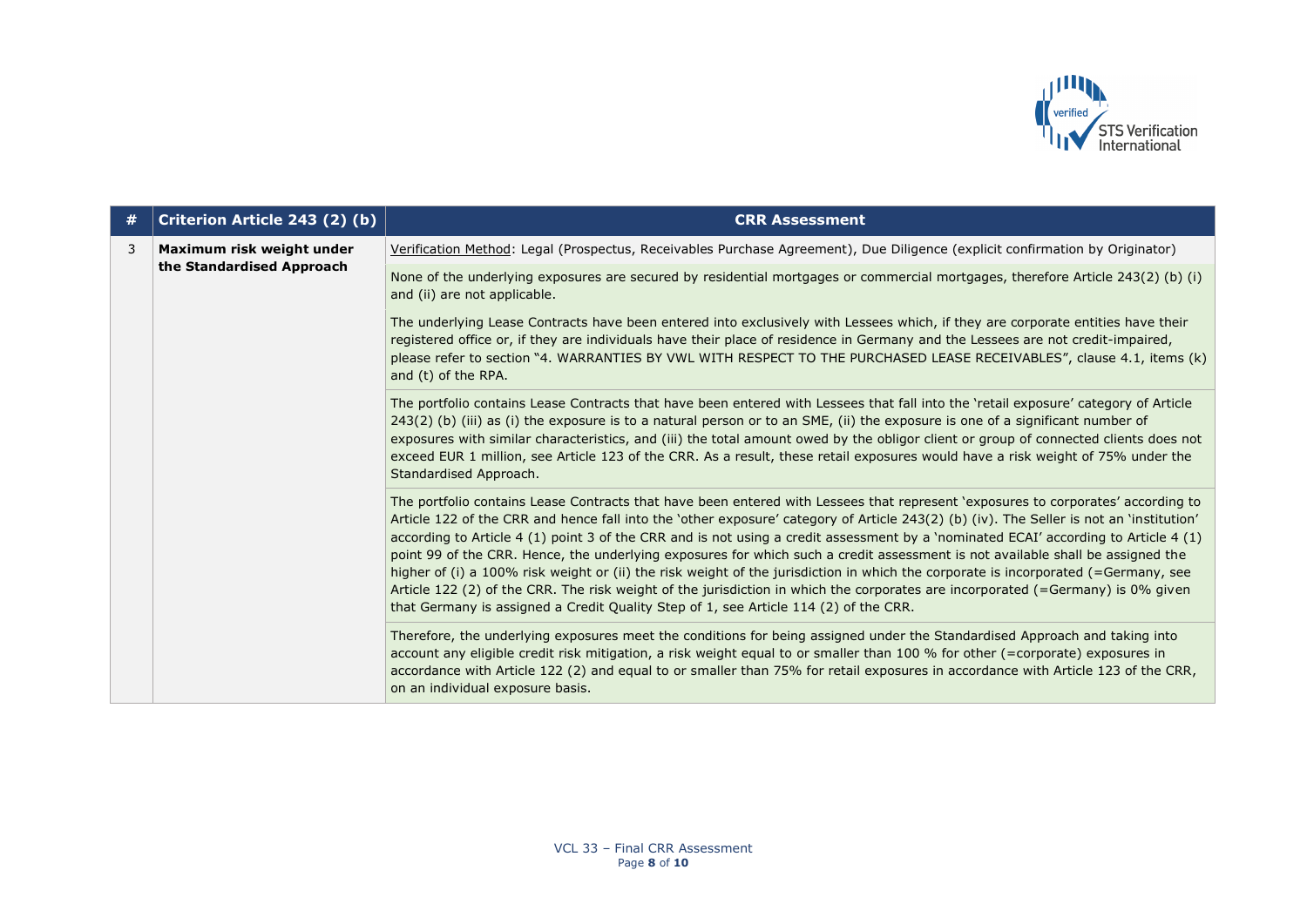

| # | <b>Criterion Article 243 (2) (c)</b>               | <b>CRR Assessment</b>                                                                                                                                                                                                                                                                                                            |
|---|----------------------------------------------------|----------------------------------------------------------------------------------------------------------------------------------------------------------------------------------------------------------------------------------------------------------------------------------------------------------------------------------|
|   | Inclusion of loans secured by                      | Verification Method: Legal (Prospectus, Receivables Purchase Agreement)                                                                                                                                                                                                                                                          |
|   | lower ranking security rights<br>for RMBS and CMBS | The Eligibility Criteria restrict the underlying exposures to Lease Receivables under auto Lease Contracts - therefore, residential<br>or commercial mortgage loans do not form part of the portfolio, please refer to section "4. WARRANTIES BY VWL WITH RESPECT<br>TO THE PURCHASED LEASE RECEIVABLES", clause 4.1 of the RPA. |

|  | #   Criterion Article 243 (2) (d) $ $           | <b>CRR Assessment</b>                                                                                                                                                                                                                                                                                              |
|--|-------------------------------------------------|--------------------------------------------------------------------------------------------------------------------------------------------------------------------------------------------------------------------------------------------------------------------------------------------------------------------|
|  | <b>Maximum loan-to-value for</b><br><b>RMBS</b> | Verification Method: Legal (Legal opinion, Receivable purchase agreement)                                                                                                                                                                                                                                          |
|  |                                                 | The Eligibility Criteria restrict the underlying exposures to Lease Receivables under auto Lease Contracts - therefore, residential<br>mortgage loans do not form part of the portfolio, please refer to section "4. WARRANTIES BY VWL WITH RESPECT TO THE<br>PURCHASED LEASE RECEIVABLES", clause 4.1 of the RPA. |